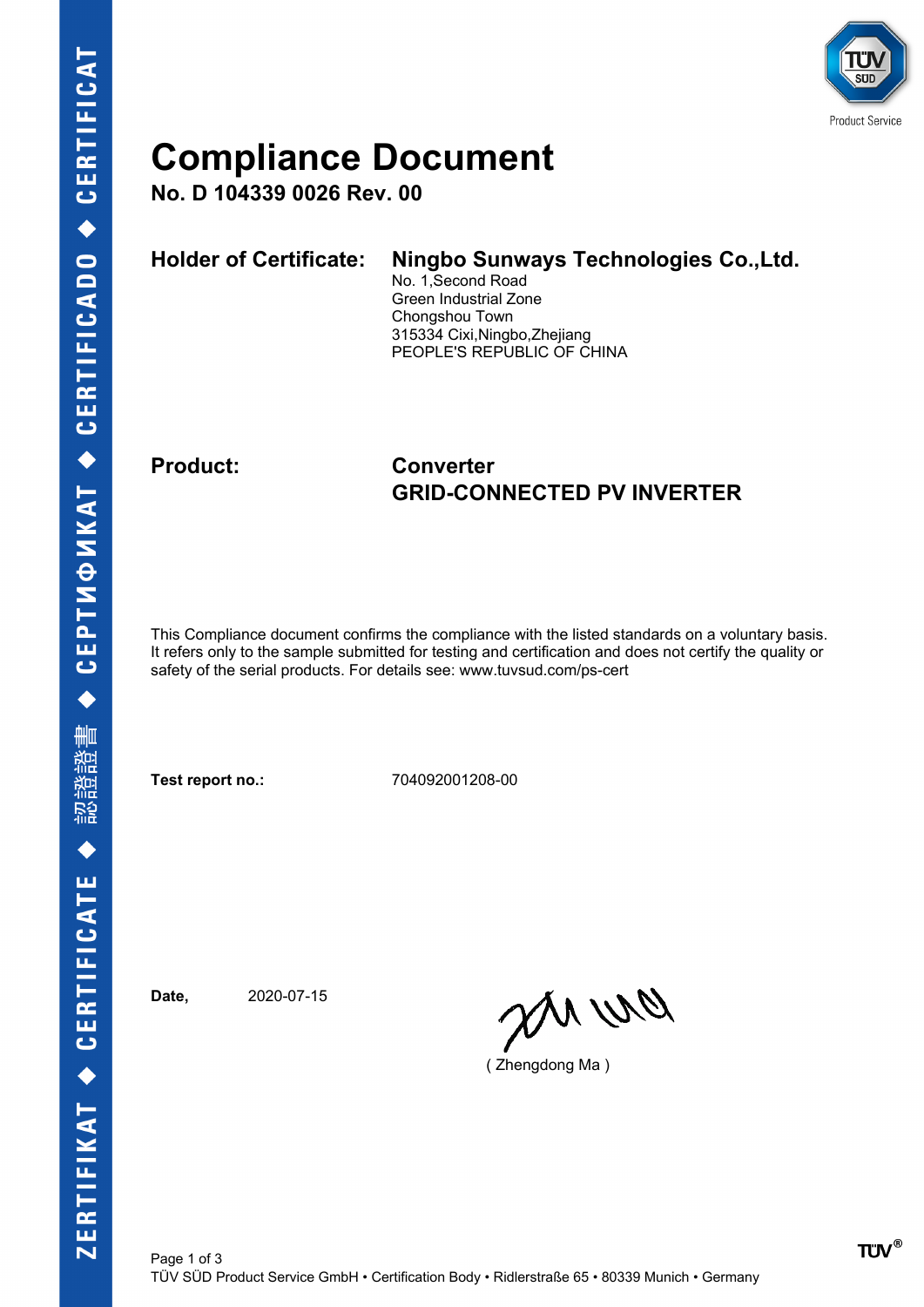

## **Compliance Document**

**No. D 104339 0026 Rev. 00**

#### **Model(s): STS-3KTL, STS-3.6KTL, STS-4.2KTL, STS-4.6KTL, STS-5KTL, STS-6KTL.**

### **Parameters:**

| Model Name                      | STS-3KTL                            | STS-3.6KTL | STS-4.2KTL |  |  |
|---------------------------------|-------------------------------------|------------|------------|--|--|
| PV input ratings                |                                     |            |            |  |  |
| D.C. Max. input voltage         | 600V                                | 600V       | 600V       |  |  |
| D.C. MPPT voltage range         | 100-550V                            | 100-550V   | 100-550V   |  |  |
| D.C. Max. input current         | 12.5/12.5A                          | 12.5/12.5A | 12.5/12.5A |  |  |
| <b>Isc PV</b>                   | 15/15A                              | 15/15A     | 15/15A     |  |  |
| AC output ratings               |                                     |            |            |  |  |
| A.C. Output rated voltage       | 230V                                | 230V       | 230V       |  |  |
| A.C. Output rated frequency     | 50Hz                                | $50$ Hz    | $50$ Hz    |  |  |
| A.C. Output rated power         | 3000W                               | 3600W      | 4200W      |  |  |
| A.C. Output Max. apparent power | 3300VA                              | 3960VA     | 4600VA     |  |  |
| A.C. Output Rated current       | 13A                                 | 15.7A      | 18.3A      |  |  |
| A.C. Output Max. current        | 15A                                 | 18A        | 21A        |  |  |
| Power factor                    | 0.8 leading0.8 lagging              |            |            |  |  |
| <b>Others</b>                   |                                     |            |            |  |  |
| <b>Protection class</b>         |                                     |            |            |  |  |
| Ingress protection              | IP <sub>65</sub>                    |            |            |  |  |
| Operating temperature range     | $-30^{\circ}$ C $$ +60 $^{\circ}$ C |            |            |  |  |
| Inverter topology               | Non-isolated                        |            |            |  |  |